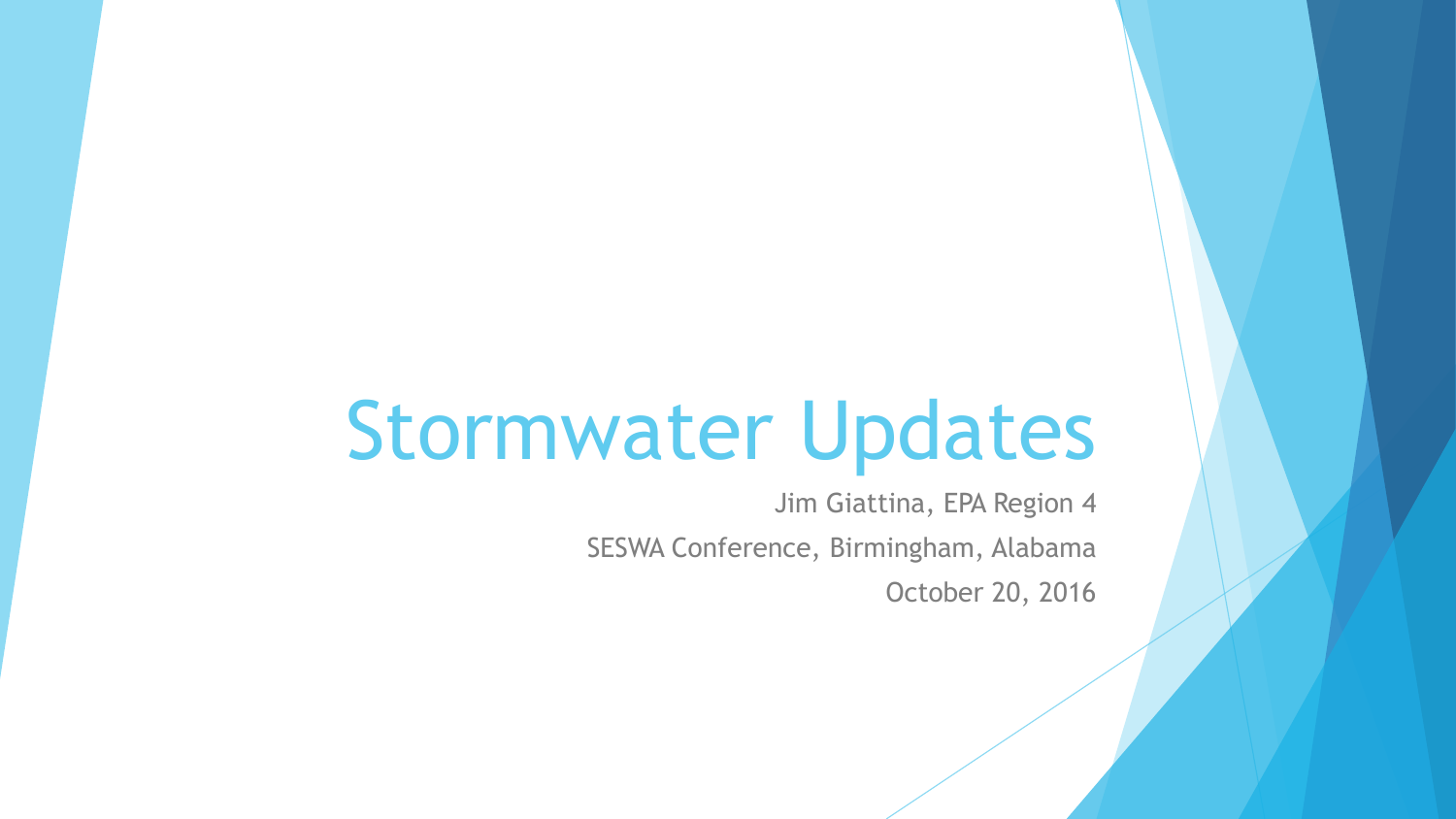#### **Overview**

Remand Rule

- EPA CGP Reissuance
- EPA MSGP Lawsuit
- Developing Issue: NPDES Authority for MS4 Permits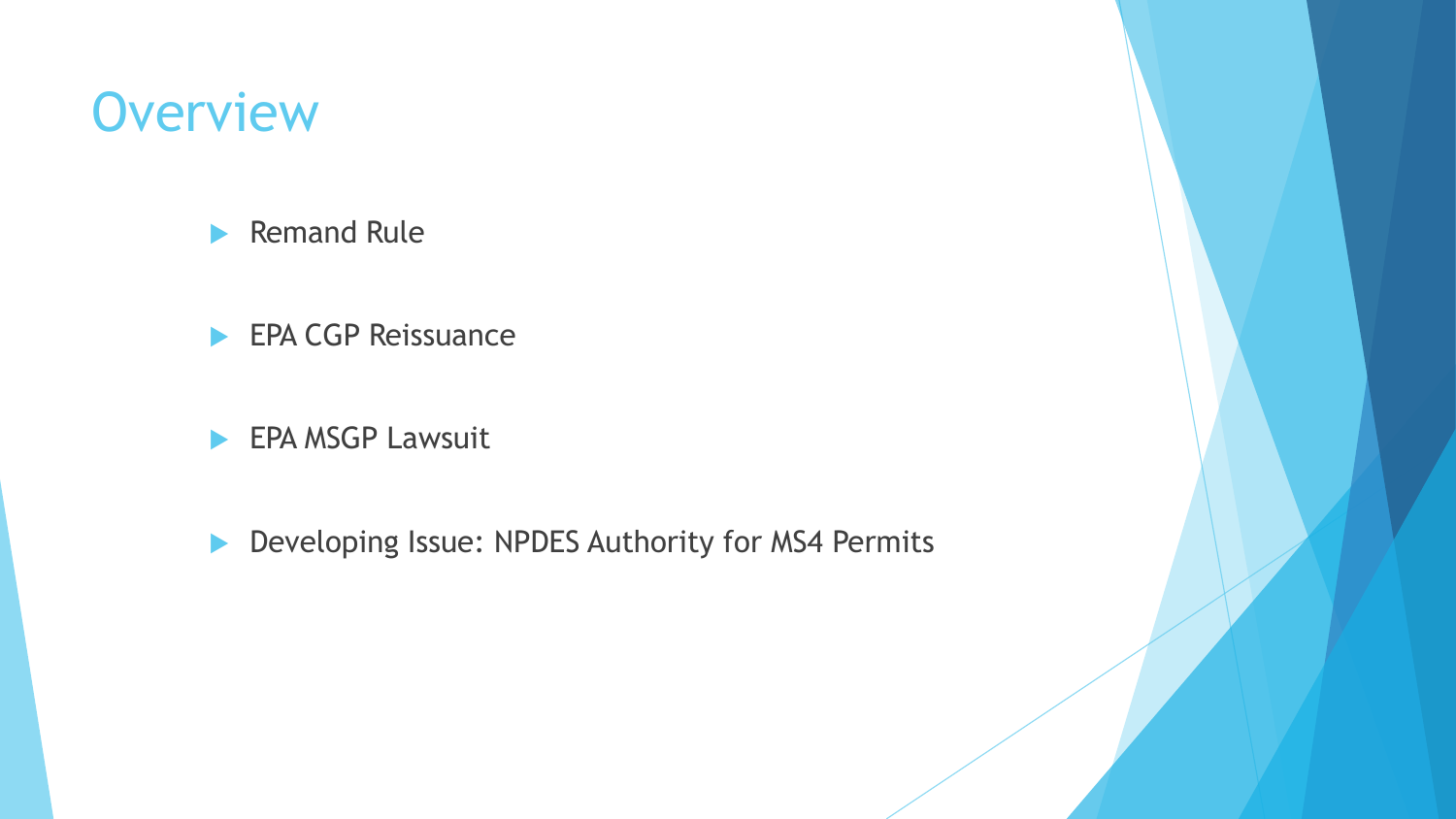## MS4 Remand Rule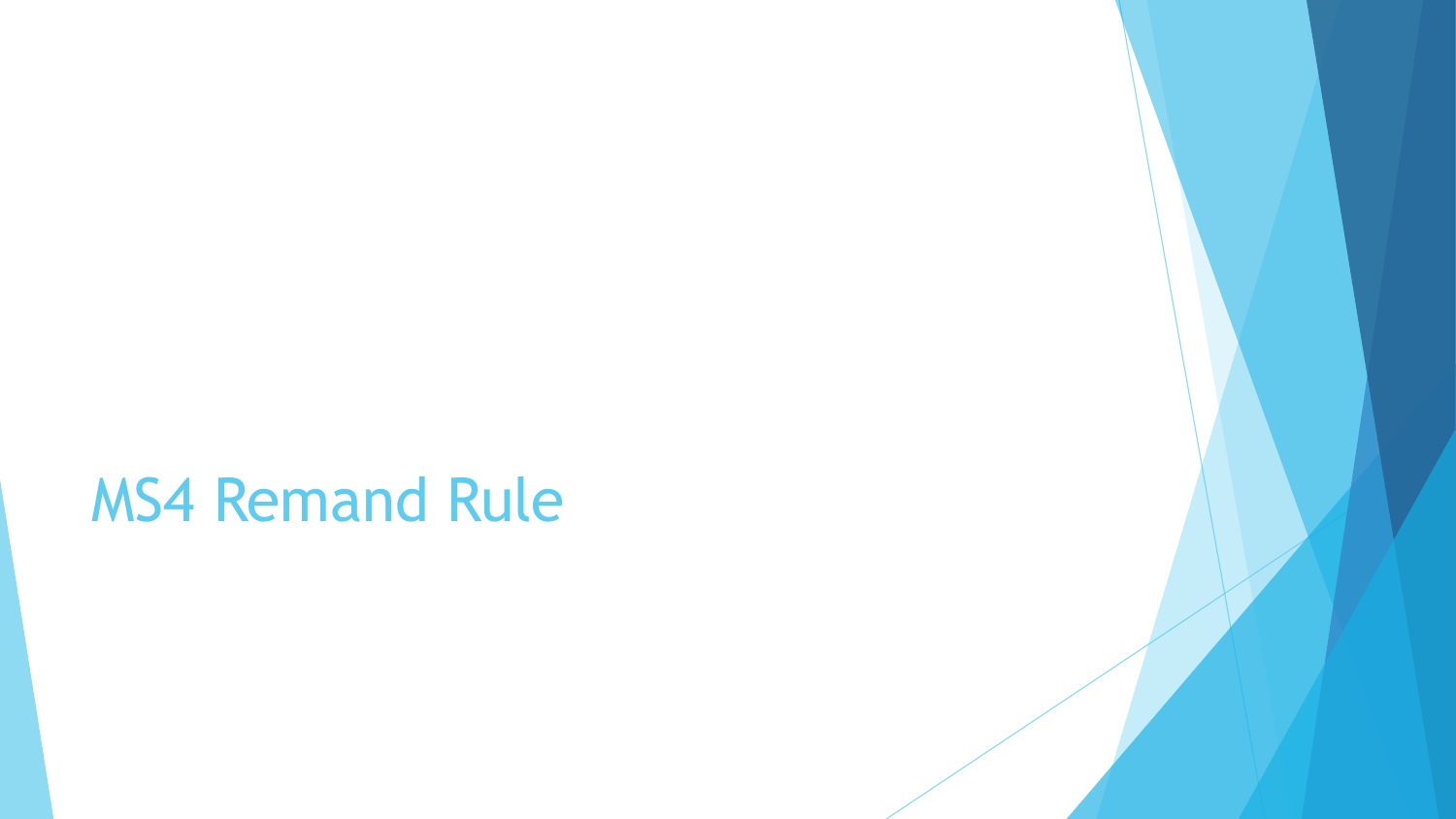#### MS4 Remand Background

- **EDC v. EPA decision (Ninth Circuit, 2003) Ninth Circuit found deficiencies in** the Phase II stormwater regulations regarding the procedures to be used for providing coverage to small MS4s under general permits
- **The court vacated the relevant portions of the Phase II regulations, and** remanded to EPA to fix the deficiencies:
	- 1. Lack of permitting authority review
	- 2. Lack of public participation in permit process
	- EPA Memorandum (2004) Provided recommendations to permitting authorities for how to administer their general permits in light of the *EDC v. EPA* ruling
	- NRDC/EDC petition to Ninth Circuit (2014) Petitioners asked the Ninth Circuit to require EPA to take action to address the 2003 *EDC v. EPA* ruling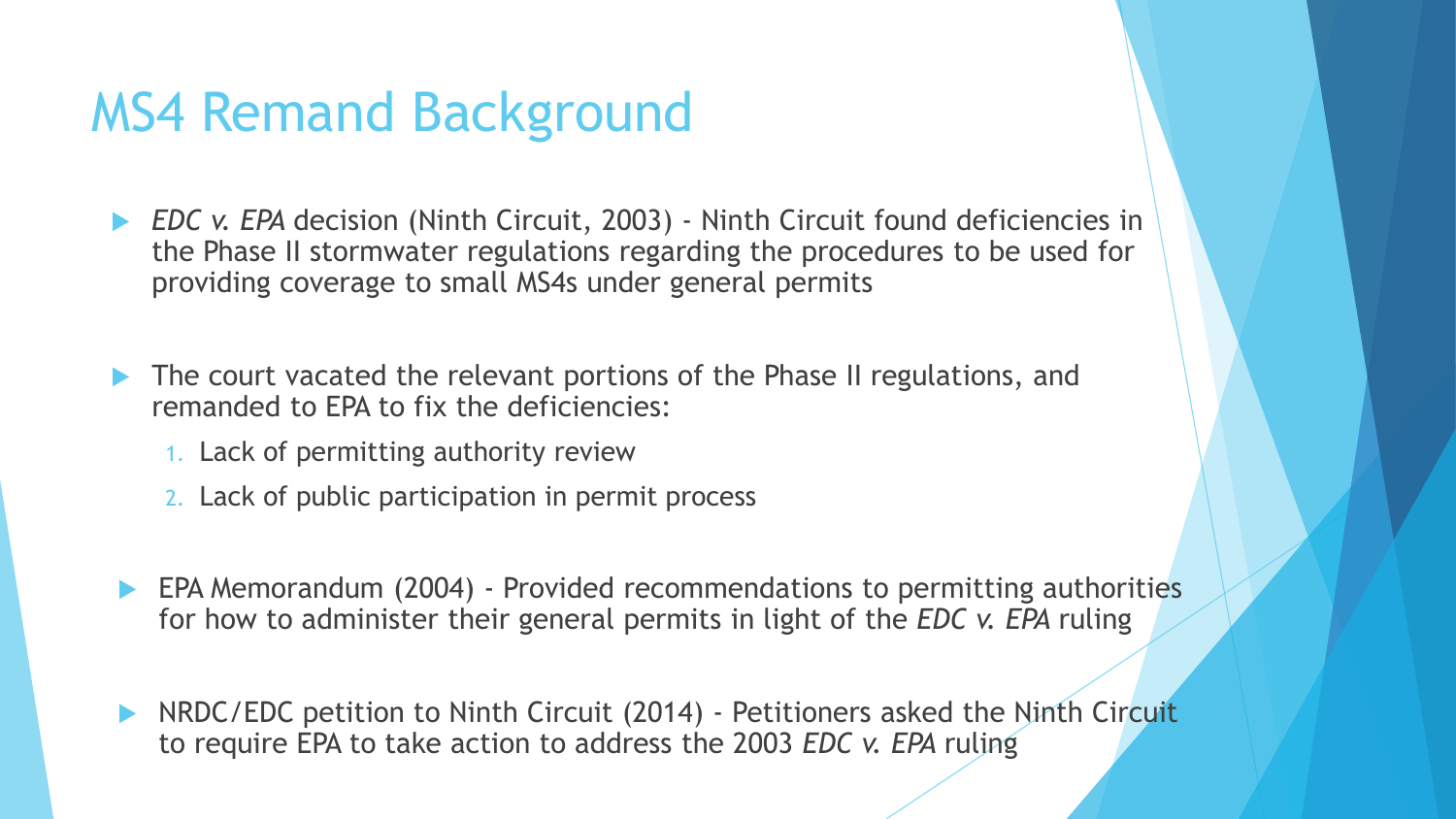#### Settlement Agreement/Court Order

- On Aug. 26, EPA and Petitioners (EDC and NRDC) filed a joint motion with the Ninth Circuit requesting the court to enter an order incorporating the terms of the settlement agreement
- Relating to the MS4 issues on remand, the court order sets forth a schedule for EPA to follow in promulgating changes to its Phase II stormwater regulations:
	- By Dec. 17, 2015, EPA shall sign for publication in the Fed. Reg. a notice of proposed rulemaking
	- ▶ By Nov. 17, 2016, EPA shall sign for publication in the Fed. Reg. a final rule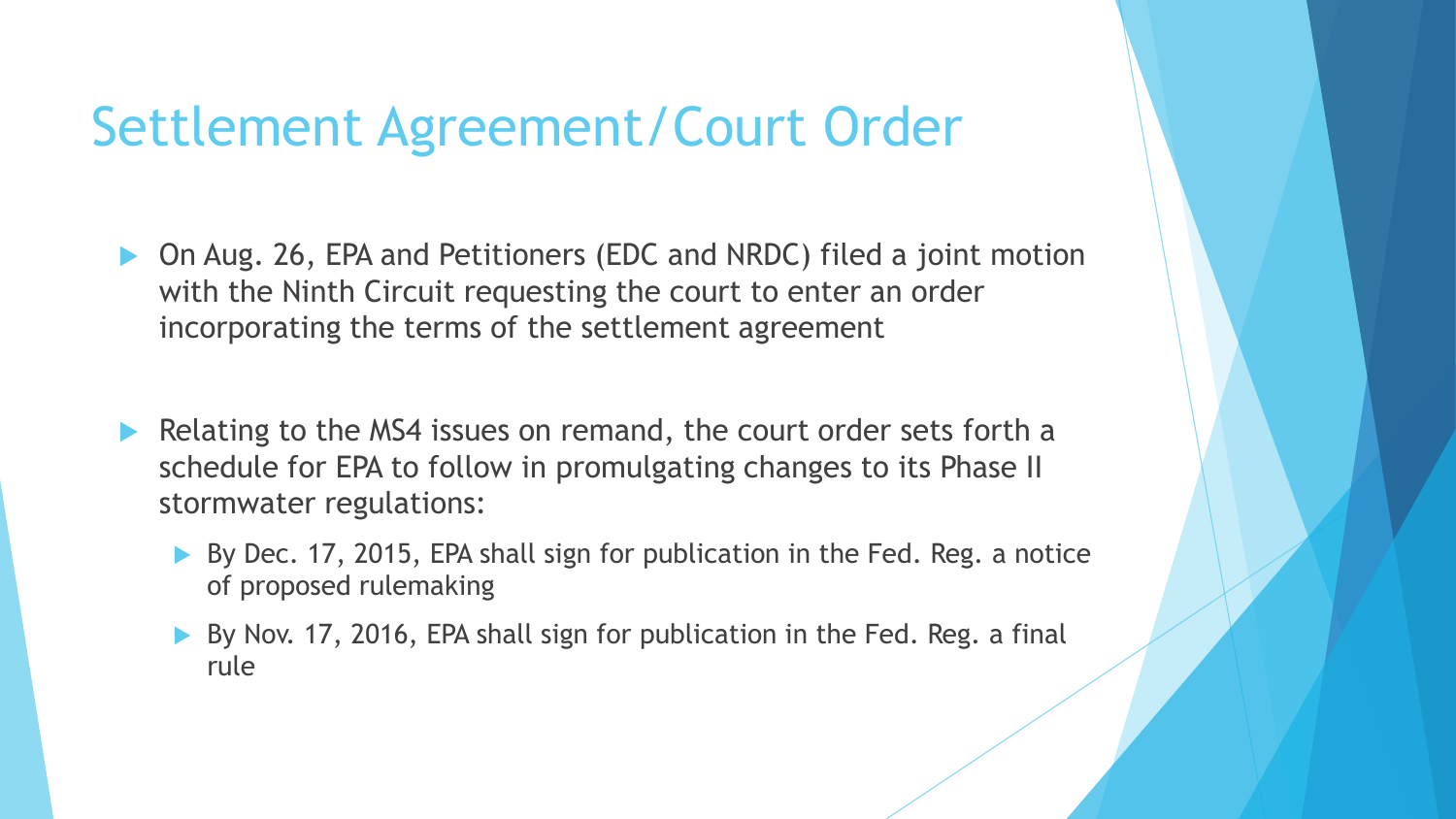# Potential Rule Options to Address MS4 Remand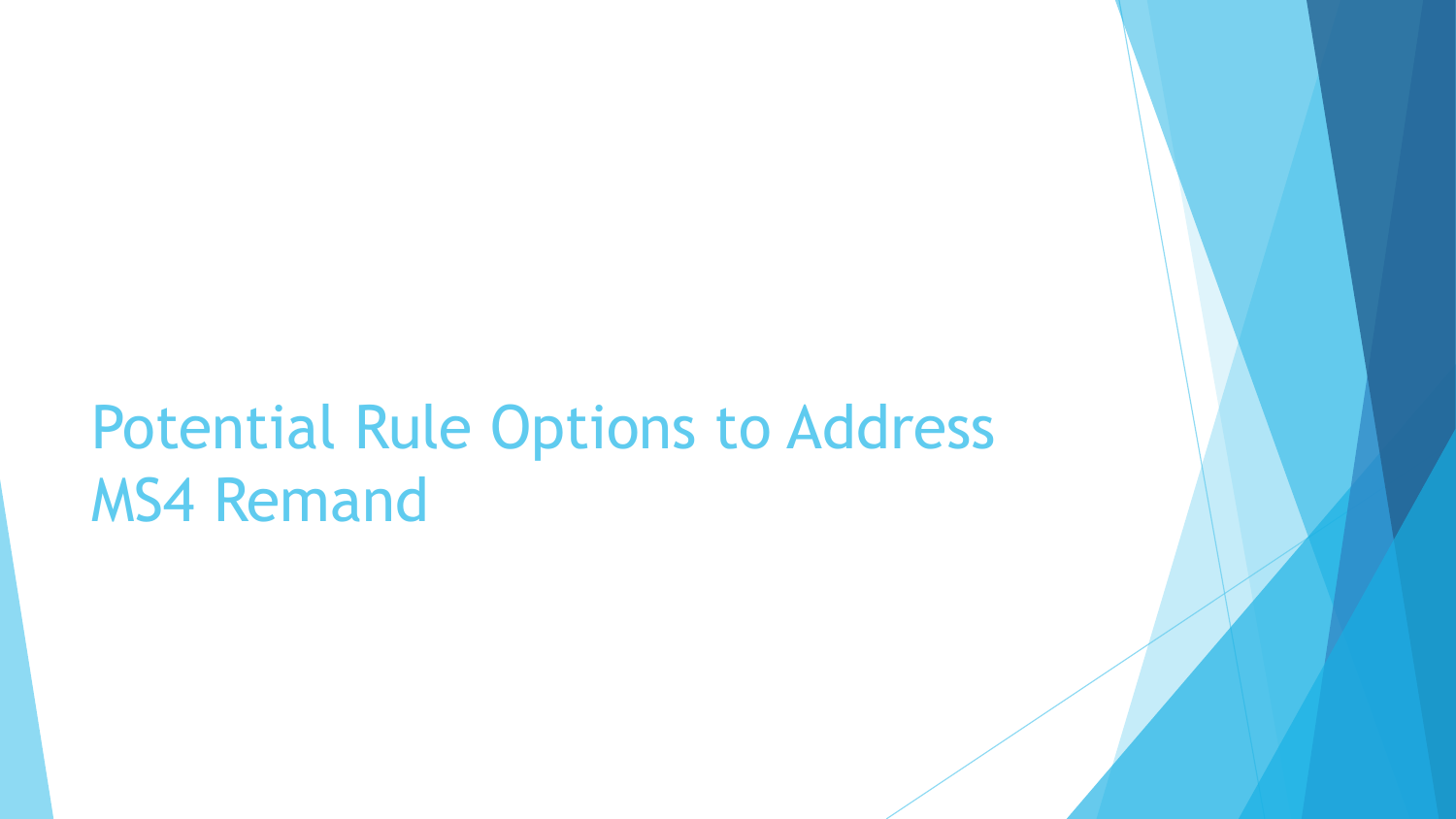#### Option 1 ("Traditional General Permit Approach")

- ▶ Would clarify that each small MS4 permit (whether individual or general) must include all requirements necessary to meet the standard of "reducing pollutant discharges from the MS4 to the maximum extent practicable, to protect water quality, and to satisfy the appropriate water quality requirements of the CWA"
- The permittee is still required to submit an NOI and to develop a stormwater management program (SWMP), but …
	- neither the NOI nor the SWMP can function as an individual permit application since the final general permit has already established the effluent limits that apply to all MS4 dischargers
	- Similarly, the permittee has no ability to establish its own permit requirements or to modify the permit's requirements through the NOI or SWMP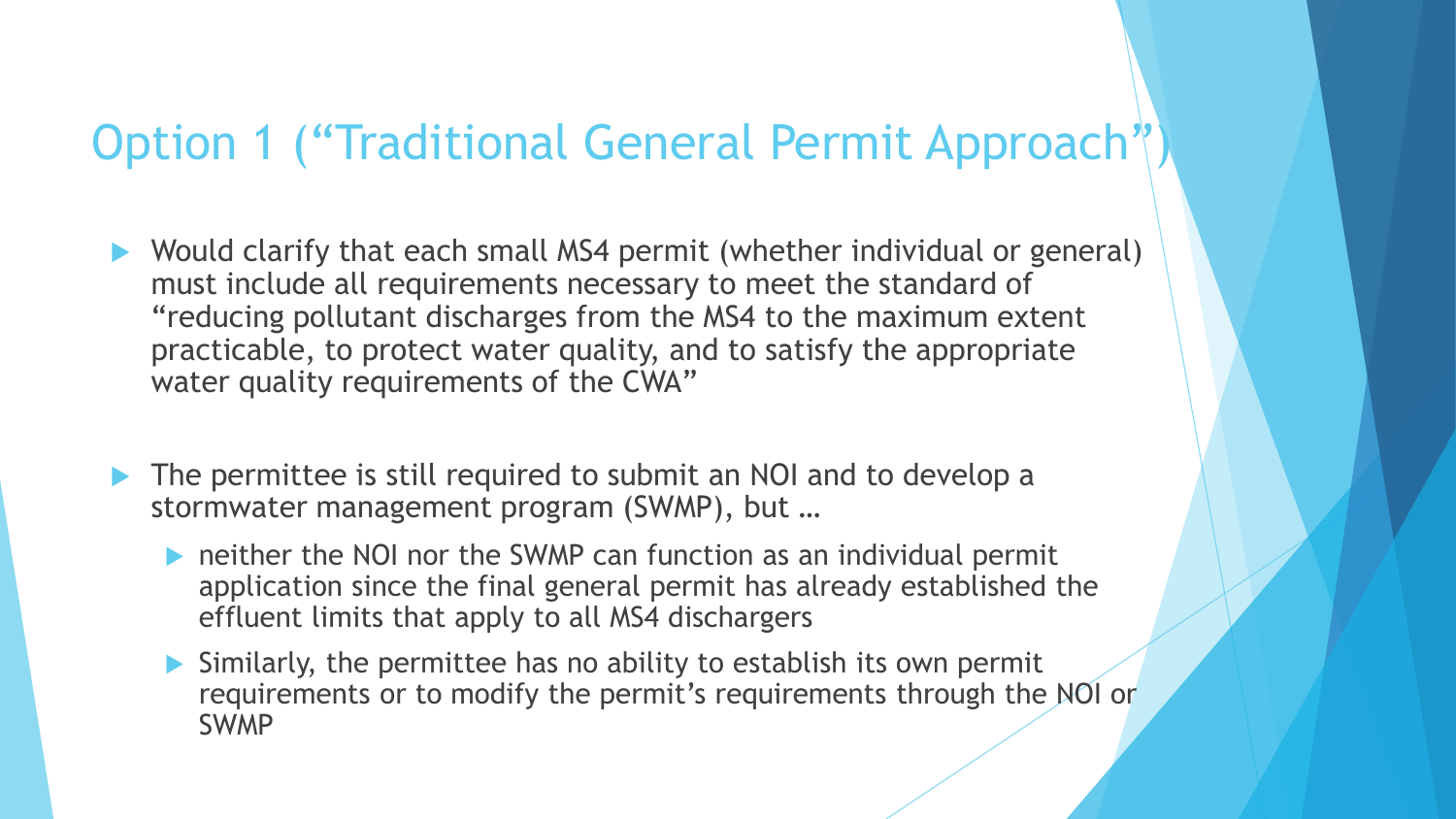## Option 2 ("Procedural Option")

- Retain the existing general permit framework that requires MS4s to submit NOIs that include specific BMPs that the MS4 proposes will reduce discharges to the MEP
- Establish a second permitting step to incorporate specific details of the MS4's SWMP as enforceable requirements of the general permit
	- $\blacktriangleright$  Each NOI would be subject to review and approval by the permitting authority purpose of the review would be to ensure that each MS4's SWMP will meet the regulatory standard
	- During permitting authority review, changes to the NOI can be required in order to ensure the adequacy of the MS4's program, or the MS4 can apply for an individual permit
	- Following initial approval by the permitting authority, each NOI would be subject to public comment and the opportunity to request a public hearing
- Approach is not unlike the regulatory process required in the NPDES regulations for modifying a permit (40 CFR 124)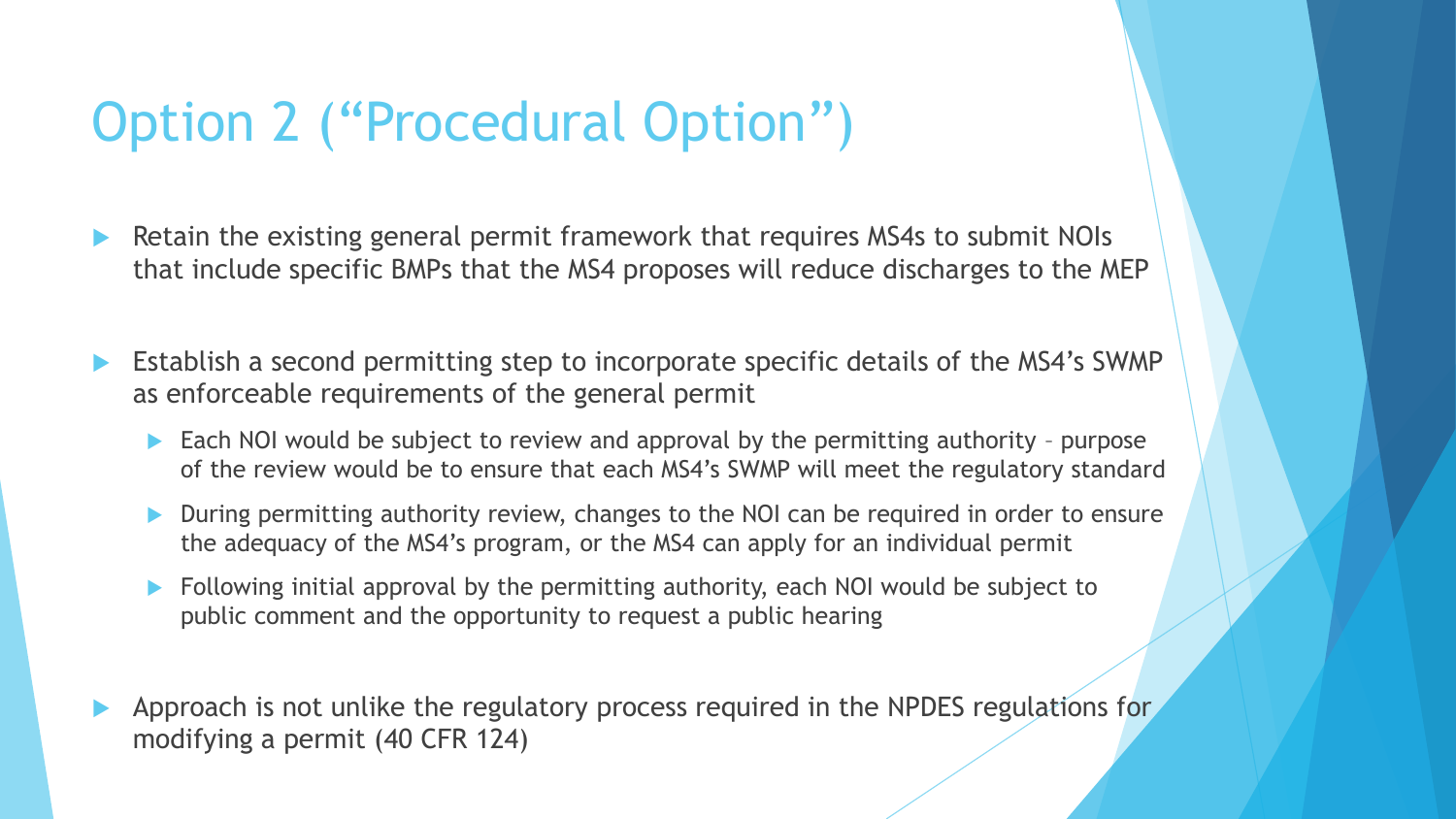## Option 3 ("State Choice")

- Each permit would be required to establish requirements that reduce the discharges to the MEP, protect water quality, and satisfy the water quality requirements of the CWA – the permitting authority could achieve this exclusively through the permit (Option 1), by adopting a procedural mechanism to approve of individual MS4 programs (Option 2), or by using a hybrid of the two
	- **This option would enable the permitting authority to choose which option is best** suited for them
- Hybrid approach
	- ▶ State could develop one permit using the Option 1 approach, and establish a second permit that relies on the Option 2 approach
	- A permit could establish some minimum requirements that meet the regulatory standard (Option 1), but then choose to rely on the MS4 to propose some MEP-type requirements, which would then be subject to review/approval and public comment (Option 2)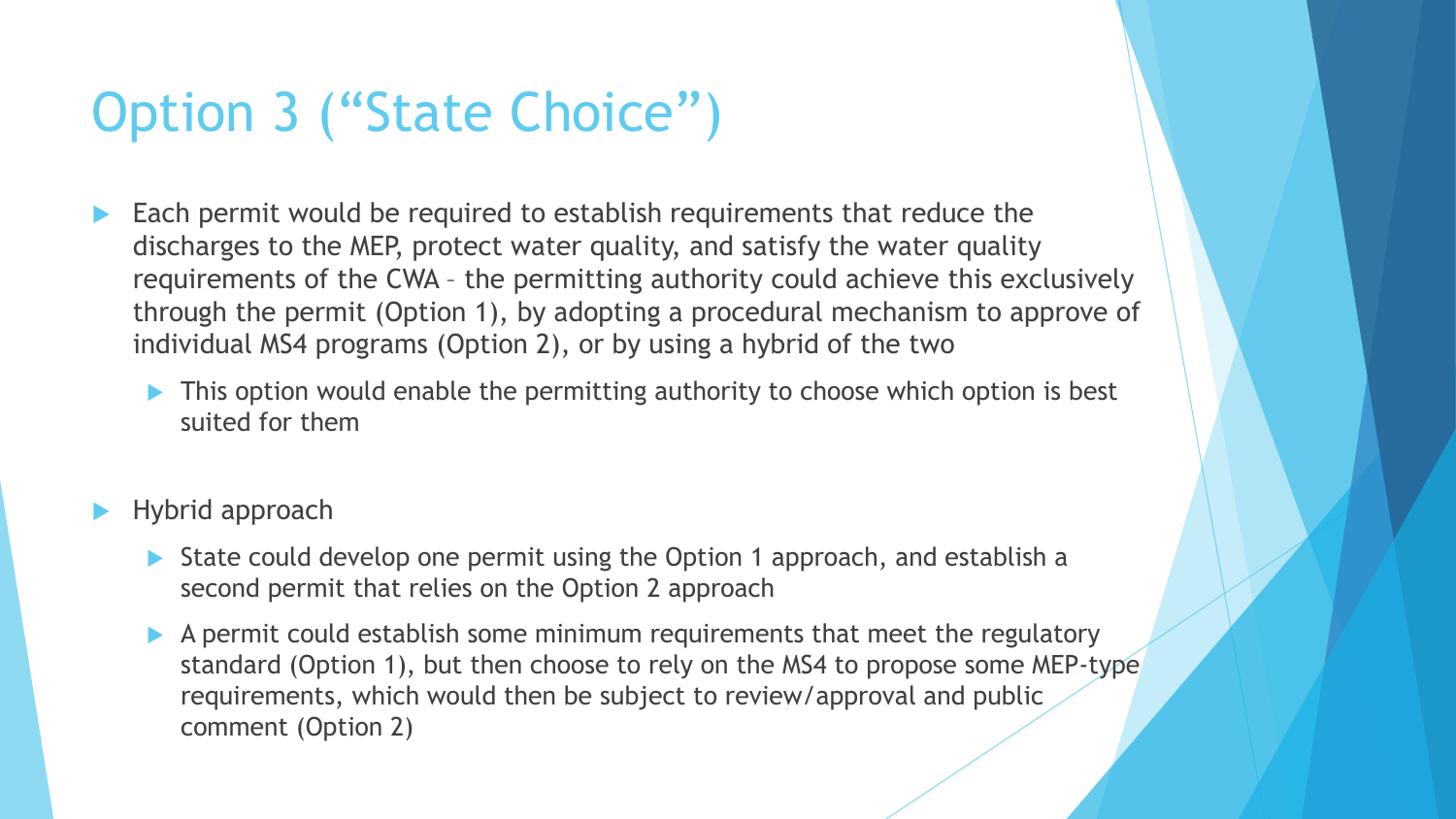

Final Rule Signature by 11/16/16

Greg Schaner, Office of Wastewater Management (202) 564-0721 or schaner.greg@epa.gov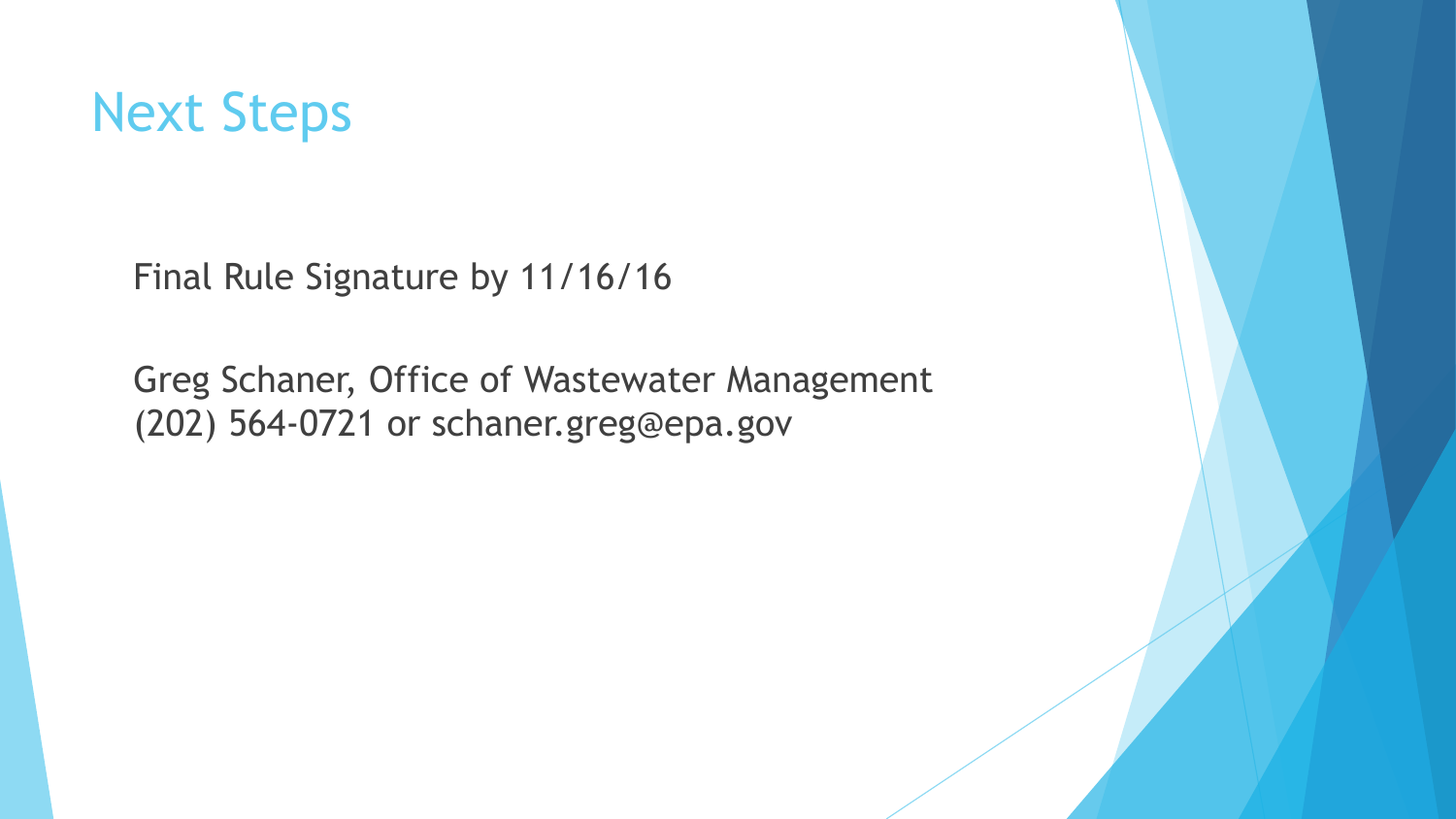# Other Updates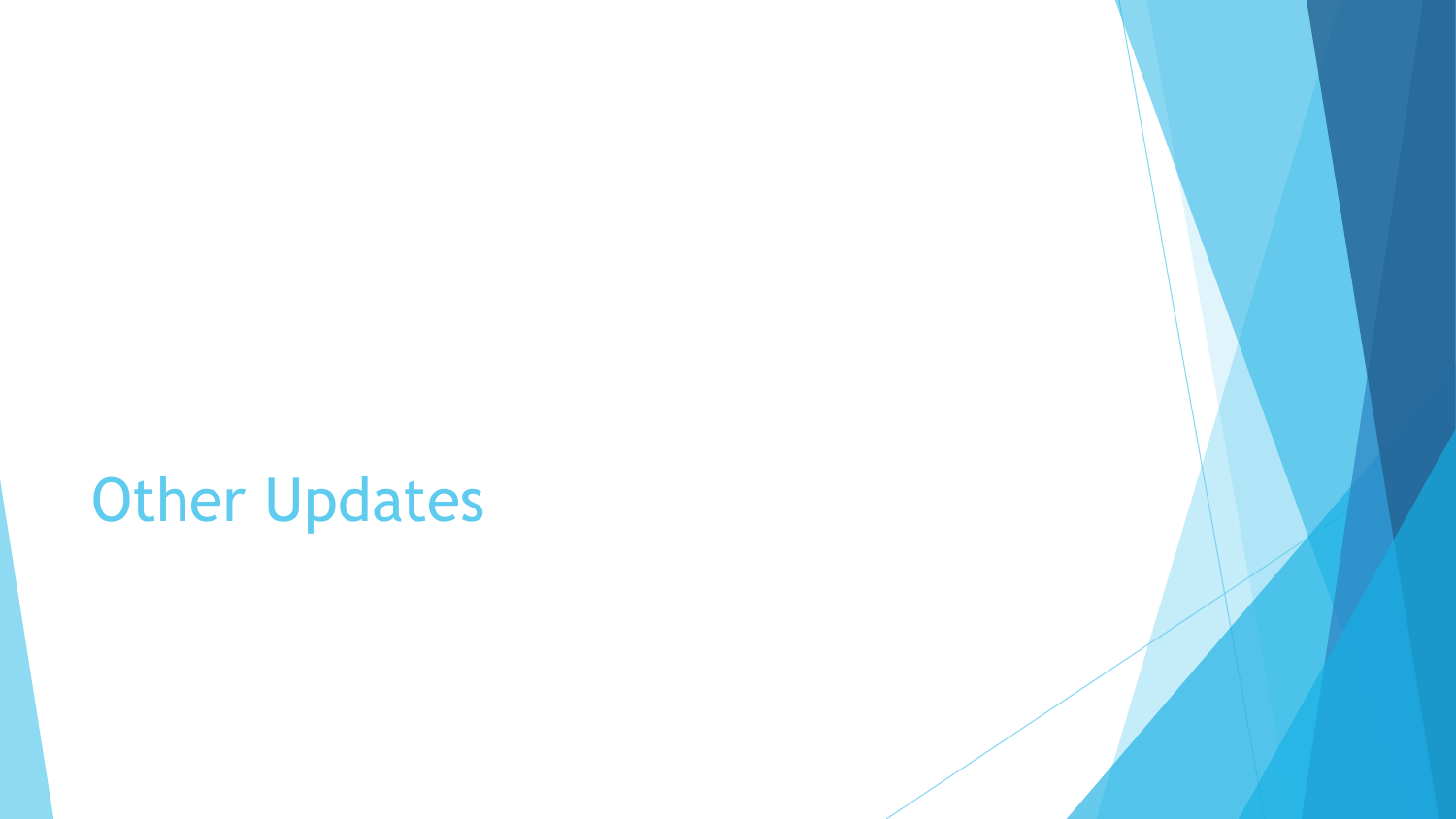## EPA's Construction General Permit

- EPA is preparing to reissue the Nationwide Construction General Permit (CGP)
- **EPA's current CGP became effective on February 16, 2012, and will expire on** February 16, 2017. Once finalized, the draft CGP will replace the 2012 CGP.
- The draft permit had a 45-day public comment period which ended on May 26, 2016.
- $\blacktriangleright$  The permit can be found at: https://www.epa.gov/sites/production/files/201604/documents/proposed\_2 017\_cgp\_and\_appendices\_final.pdf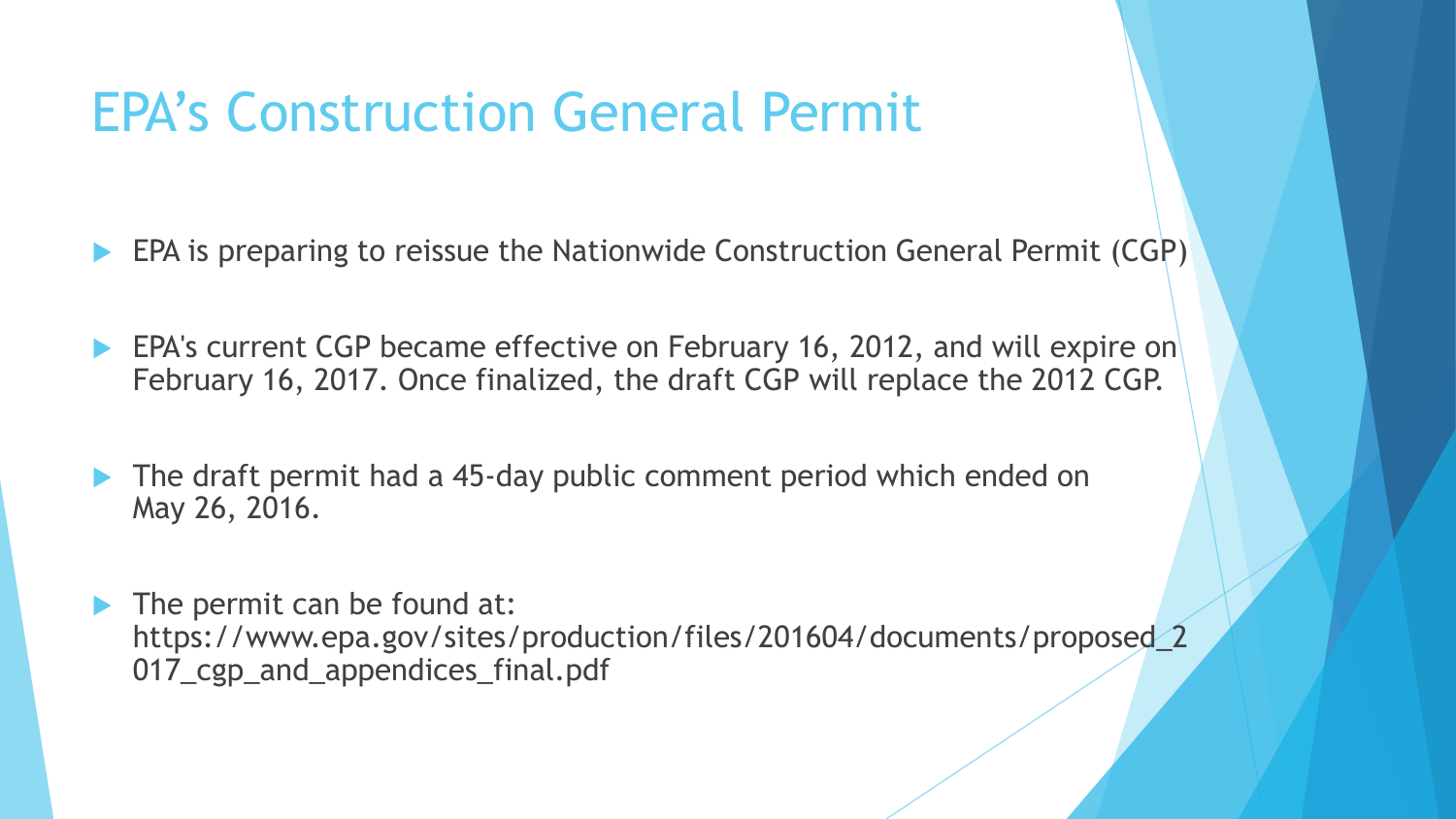#### EPA's CGP – Proposed Permit Changes

- Joint operator liability for maintaining shared controls
- Prohibiting discharges of building washdown waters containing PCBs
- Adding EPA contact information to the notice of permit coverage so the public can easily report observed stormwater pollution
- Adding requirement to implement controls to minimize the exposure of PCBs during demolition
- Requiring cover or stabilization of inactive soil stockpiles that will be unused for 14 or more days
- Requiring lids for construction and domestic waste containers
- New NOI questions added (Appendix J)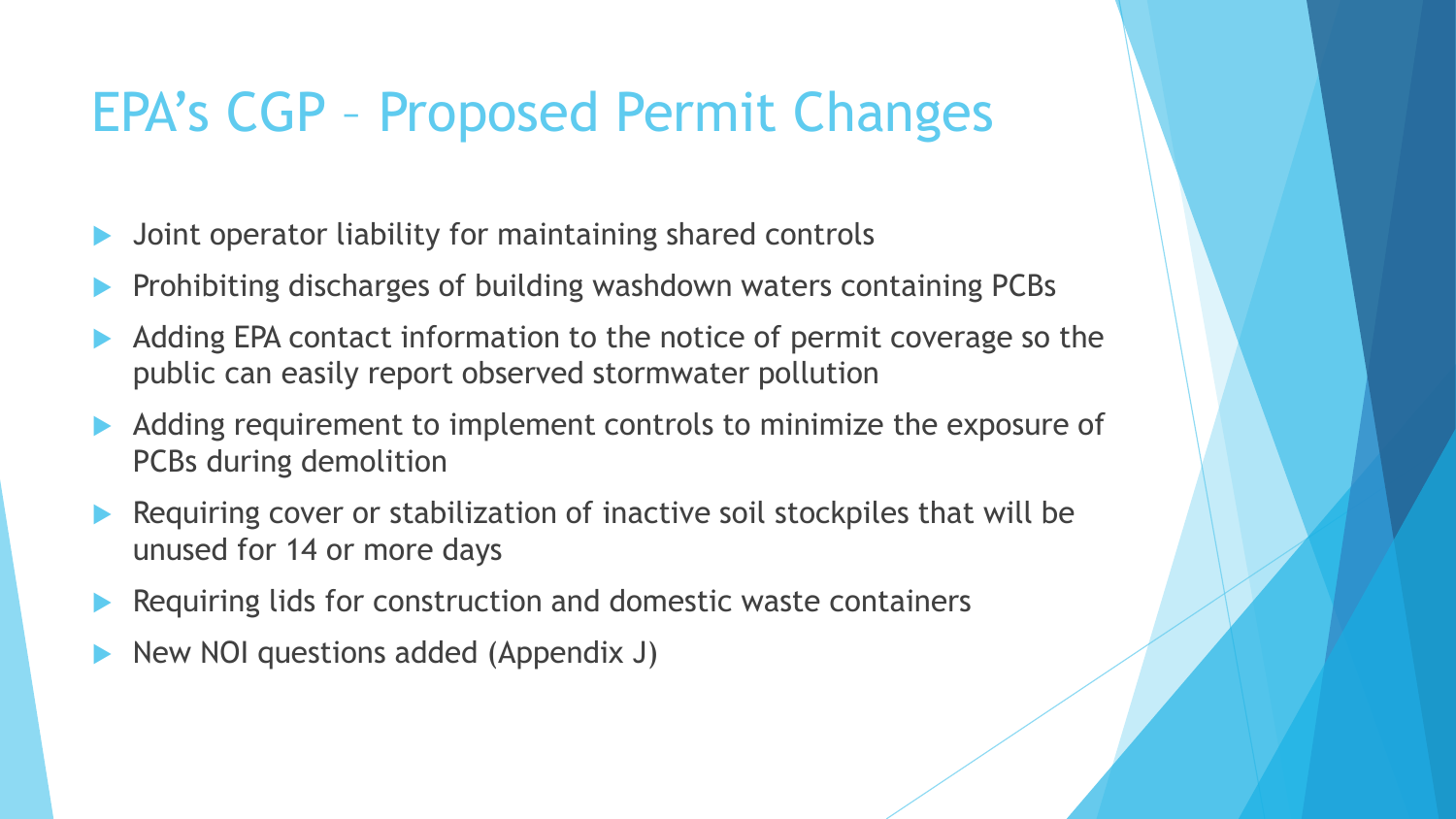#### **EPA MSGP Lawsuit Settlement**

- ▶ In 2015, the Waterkeeper Alliance sued EPA over the EPA Multi-Sector General Permit (MSGP) for Industrial Activities
- EPA entered into a settlement agreement that has significant ramifications for the future of industrial stormwater across the United States
- The settlement establishes and funds a study on sector-specific benchmark monitoring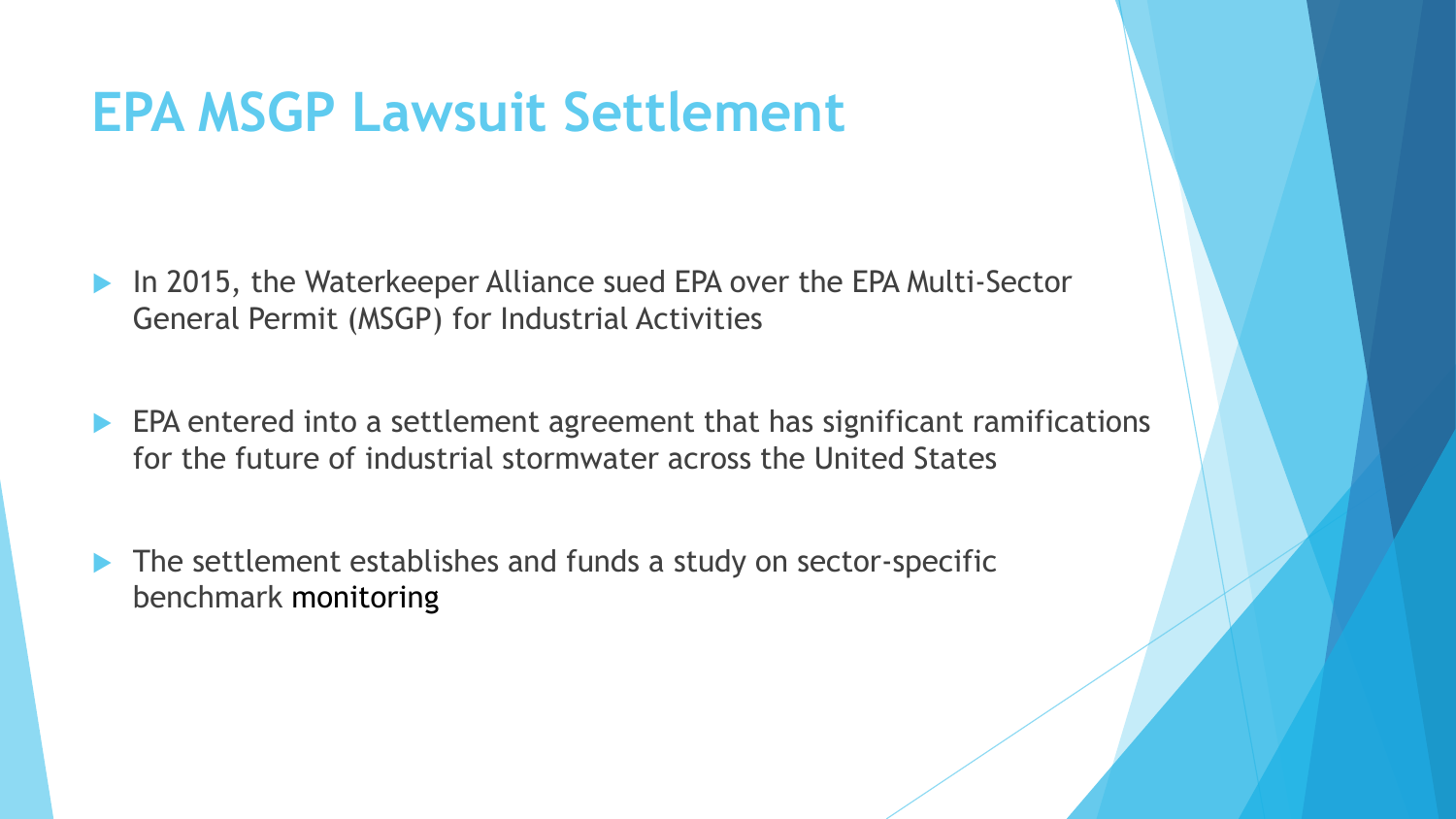## **MSGP Lawsuit Settlement**

- The settlement requires the EPA to:
	- ▶ Fund a study by the National Resource Council (NRC) to evaluate and provide recommendations on benchmark monitoring requirements
	- **Establish tiered responses to benchmark exceedances**
	- Ban the issuance of MSGPs to facilities with coal-tar based sealants
	- ▶ Update the sector-specific fact sheets that govern Best Available Technology (BAT) and Best Conventional Pollution Control Technology (BCT)
	- $\blacktriangleright$  Prevent recontamination of Superfund Sites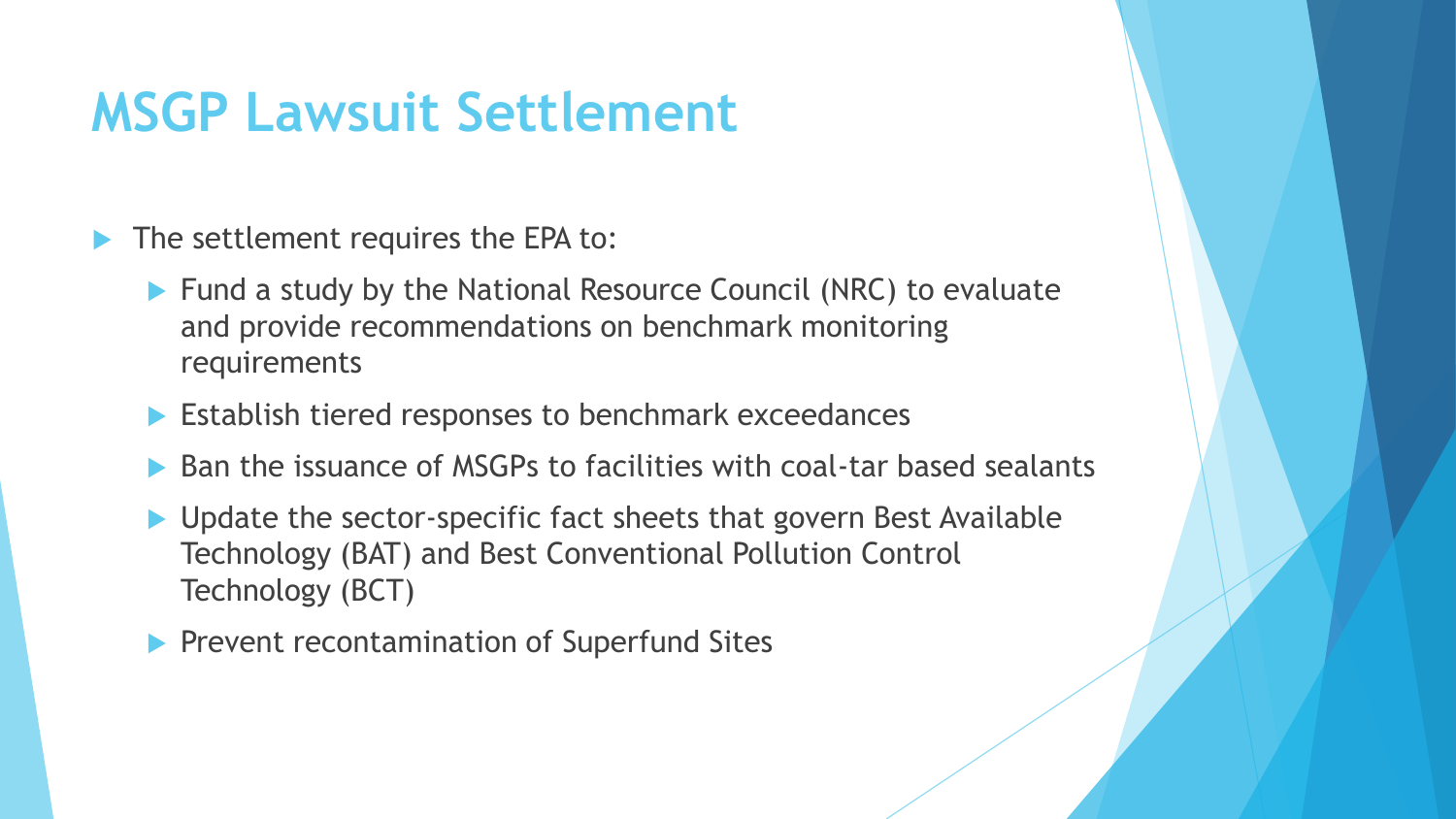#### Developing Issue: Lawsuits and Legislative Restrictions on NPDES Authority for MS4 Permits

- Recent legislative proposals to forbid MS4 permit conditions that are more stringent than the minimum necessary to meet federal requirements
- Have included savings clauses that Permit could include requirements to extent necessary to comply with federal law
- ▶ Federal law requires maximum extent practicable (MEP) controls permit writer retains discretion under these laws to make MEP determination
- Legal effect of these laws is nil
- Political effect/intimidation factor is significant